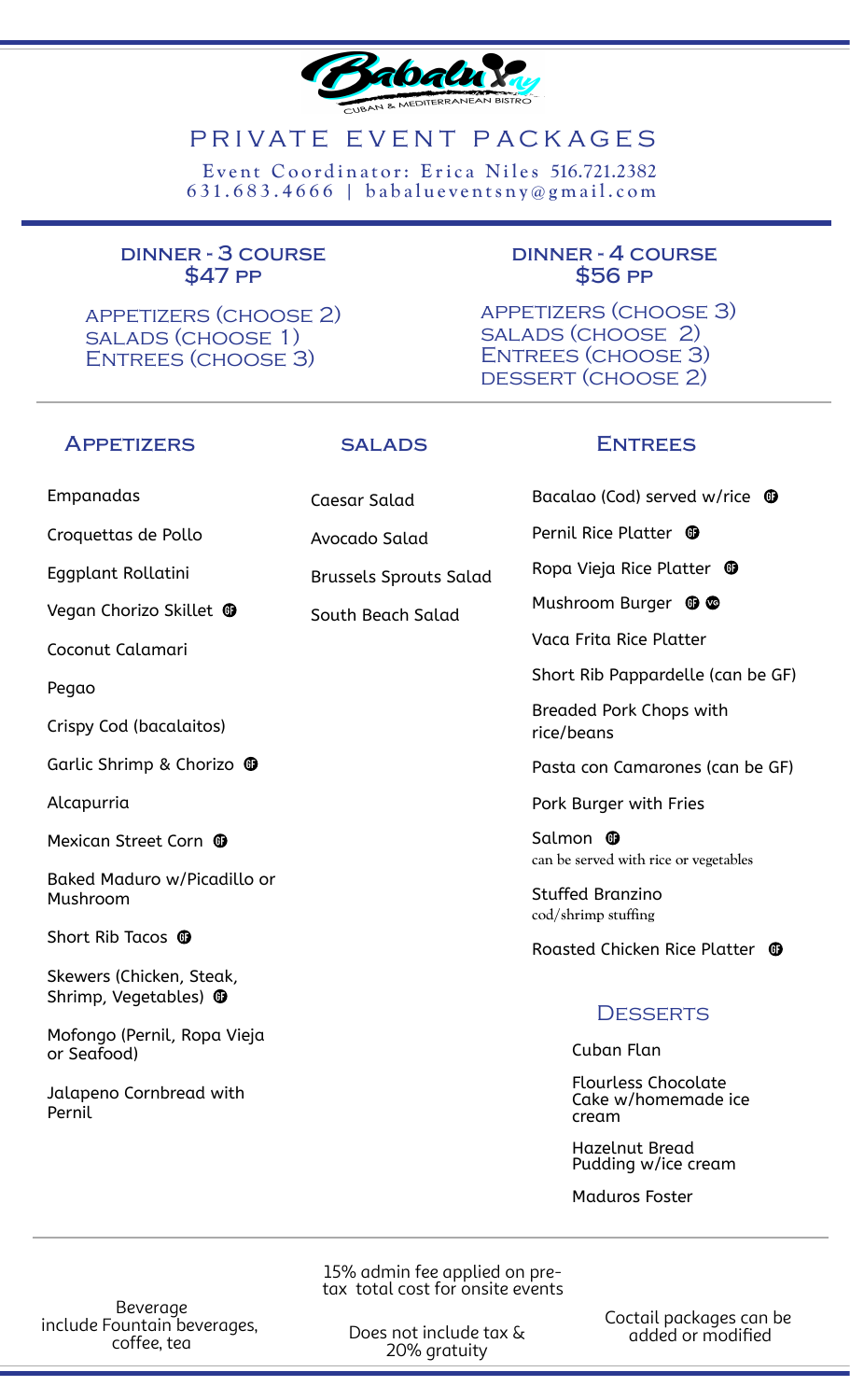

# PRIVATE EVENT PACKAGES

6 31. 6 8 3 . 4 6 6 6 | b a b a l u e v e n ts n y @ g m a i l . c om Event Coordinator: Erica Niles 516.721.2382

#### **brunch\_lunch \$45 pp**

salads (choose 3) Entrees (choose 3)

#### **brunch\_lunch \$48 pp**

appetizers (choose 2) salads (choose 1) Entrees (choose 3)

starter - baked goods

#### **salads**

Caesar Salad Avocado Salad

Brussels Sprouts Salad

South Beach Salad

### **Entrees**

BBQ Beef Burger with house cut fries

Trio of Sliders Cuban, Pork, BBQ

Bacalao (cod) Rice Platter

Mushroom Burger  $\oplus \, \otimes$ 

Vaca Frita, Eggs & Hash Potatoes

Babalu Benedict

Huevos Rancheros <sup>o</sup>

Pasta con Camarones (can be GF)

Pork Burger with Fries

Burrito Bowl w/poached eggs

Avocado Toast w/Eggs

El Moro (black rice w/eggs & avocado)

French Toast w/Eggs

Roasted Chicken Platter

#### **Appetizers**

Empanadas

Croquettas de Pollo

Eggplant Rollatini

Vegan Chorizo Skillet

Coconut Calamari

Pegao

Crispy Cod (bacalaitos)

Garlic Shrimp & Chorizo  $\mathbf \Phi$ 

Mexican Street Corn <sup>®</sup>

Baked Maduro w/Picadillo or Mushroom

Short Rib Tacos <sup>®</sup>

Skewers (Chicken, Steak, Shrimp, Vegetables) <sup>o</sup>

Mofongo (Pernil, Ropa Vieja or Seafood)

Jalapeno Cornbread w/Pernil

**Beverages** includes Unlimited Bloody Marys, Mimosas, Bellinis, Bay Breeze, coffee, tea

> Does not include tax & 20% gratuity

15% admin fee applied on pre-tax total cost for onsite events